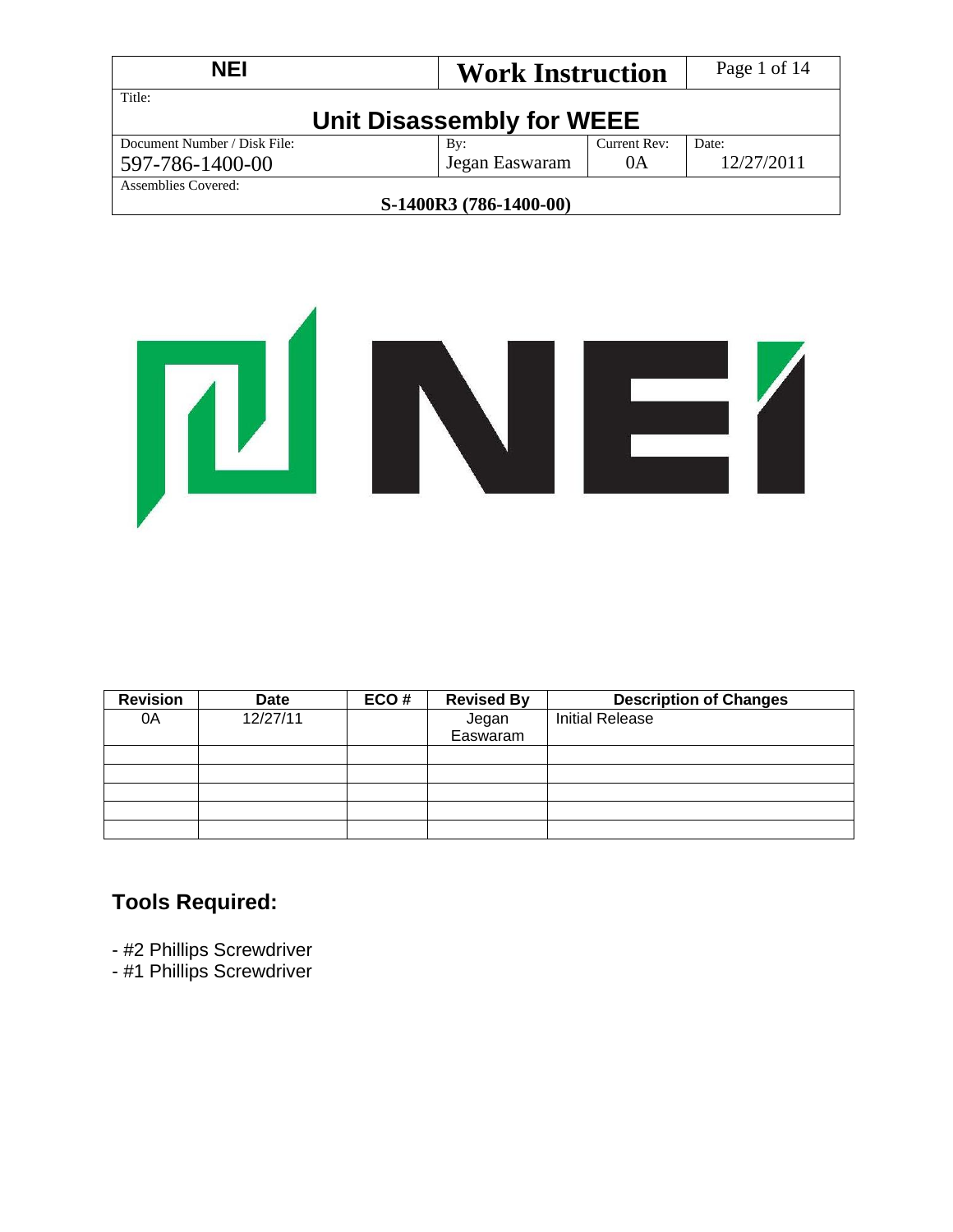| <b>NEI</b>                   | Page 2 of 14              |              |            |
|------------------------------|---------------------------|--------------|------------|
| Title:                       | Unit Disassembly for WEEE |              |            |
| Document Number / Disk File: | By:                       | Current Rev: | Date:      |
| 597-786-1400-00              | Jegan Easwaram            | 0A           | 12/27/2011 |
| Assemblies Covered:          |                           |              |            |
|                              | S-1400R3 (786-1400-00)    |              |            |

# **NOTE: Disconnect any AC Power Cords attached to the power supplies before disassembly of the unit.**

*Images shown are representative* of product and *may vary* depending on *actual* configuration**.** 

| 1. | Removal of the top access cover does not require<br>any tools.<br>a. Press the two release buttons on the chassis<br>cover and slide it towards the rear about an<br>inch.<br>b. Remove access cover by lifting it up.<br>c. Remove any labels from the chassis and<br>access cover.<br>d. Discard Sheet Metal Cover and Labels<br>into the appropriate Recycle Bin. | ,,,,,,,,,,,<br>123232<br>m<br><b>ACCESS</b><br><b>COVER</b><br><b>RELEASE</b><br><b>BUTTONS</b><br>mm<br>33333<br>111111 |
|----|----------------------------------------------------------------------------------------------------------------------------------------------------------------------------------------------------------------------------------------------------------------------------------------------------------------------------------------------------------------------|--------------------------------------------------------------------------------------------------------------------------|
| 2. | Removal of the front bezel (if present) and any<br>labels on the chassis does not require and tools.<br>a. Press the release button on the left side of<br>the bezel, and pull off.<br>b. Peel off any labels on the chassis.<br>c. Discard the bezel and labels into the<br>appropriate Recycle Bin.                                                                |                                                                                                                          |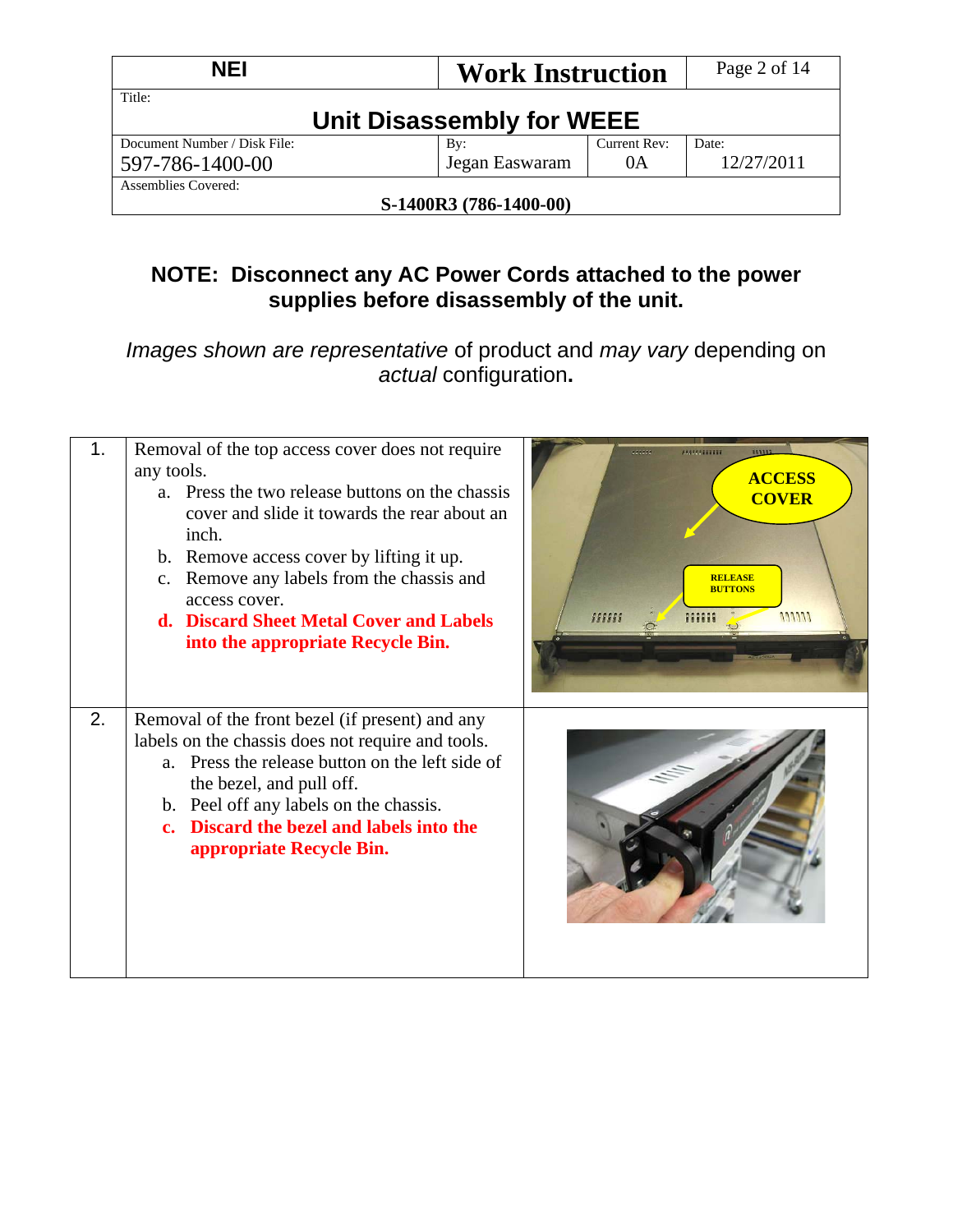|    | <b>NEI</b>                                                                                                                                                                                                                                                                                                        | <b>Work Instruction</b>          |                    | Page 3 of 14          |
|----|-------------------------------------------------------------------------------------------------------------------------------------------------------------------------------------------------------------------------------------------------------------------------------------------------------------------|----------------------------------|--------------------|-----------------------|
|    | Title:                                                                                                                                                                                                                                                                                                            | <b>Unit Disassembly for WEEE</b> |                    |                       |
|    | Document Number / Disk File:<br>597-786-1400-00                                                                                                                                                                                                                                                                   | By:<br>Jegan Easwaram            | Current Rev:<br>0A | Date:<br>12/27/2011   |
|    | <b>Assemblies Covered:</b>                                                                                                                                                                                                                                                                                        | S-1400R3 (786-1400-00)           |                    |                       |
|    |                                                                                                                                                                                                                                                                                                                   |                                  |                    |                       |
| 3. | Removal of the 2 SATAII hard drives and drive<br>carriers from the chassis requires no tools<br>a. Push the release button located above the<br>drive's LEDs.<br>b. Swing the handle fully out, and use it to<br>pull the drive carrier straight out. Repeat<br>for the second drive.                             |                                  |                    |                       |
| 4. | Removal of the 2 SATAII hard drives from the<br>drive carriers requires a #2 Phillips screw driver<br>a. Remove the 4 screws on both drive<br>carriers and separate the drives from the<br>carriers.<br>b. Discard the Drives, Drive Carriers,<br>and Screws into the appropriate<br><b>Recycle Bin.</b>          |                                  |                    | 60                    |
| 5. | Removal of the rails (if present) and mounting<br>ears requires a #2 Phillips screw driver.<br>a. Remove the 10 side screws, 5 on each side,<br>to remove rails.<br>b. Remove the 3 screws on each of the 2<br>mounting ears.<br>c. Discard the Metal Rails, ears and Screws<br>into the appropriate Recycle Bin. |                                  |                    | <b>Screws</b><br>(5x) |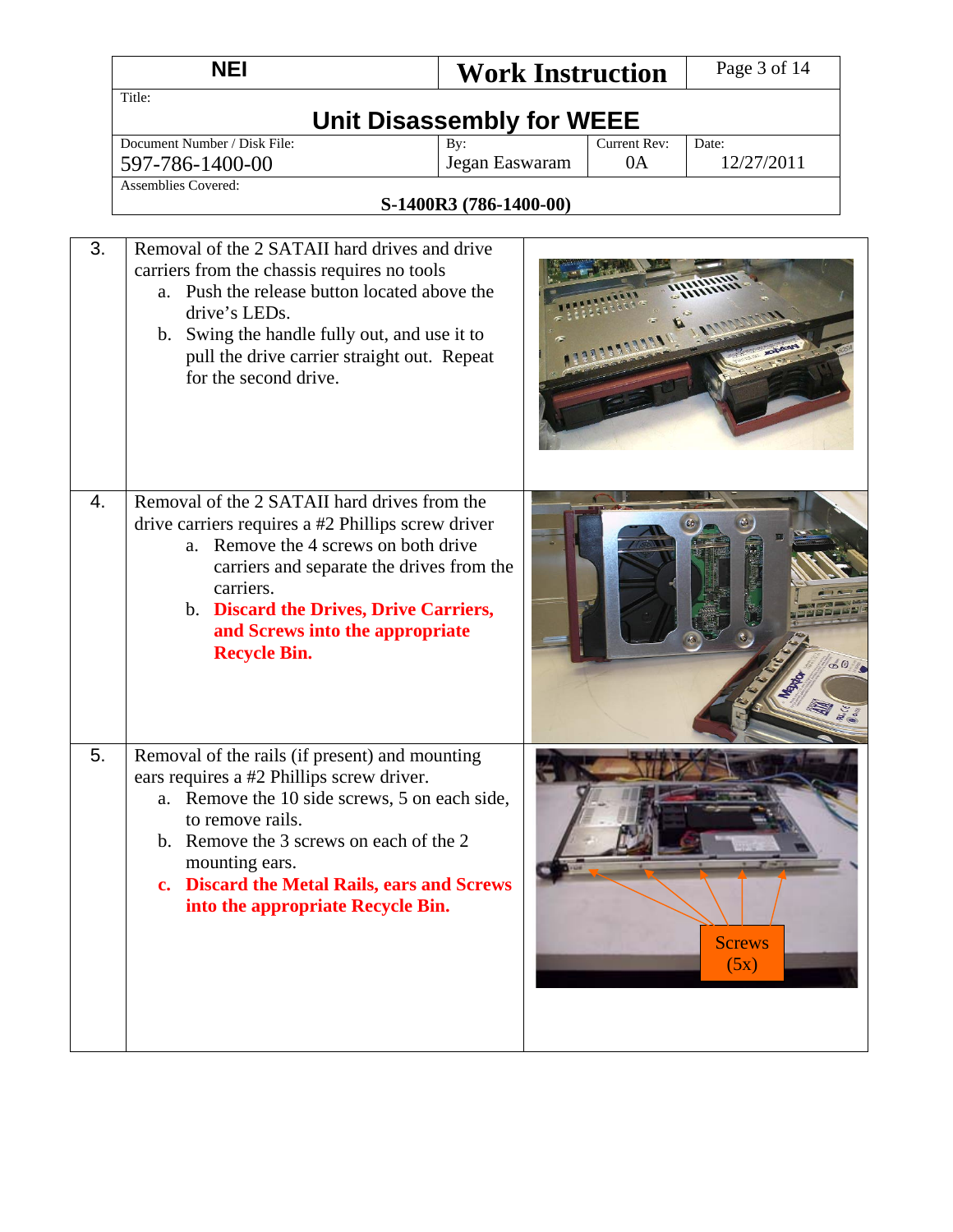| NEI                          | <b>Work Instruction</b> |              | Page 4 of 14 |  |  |  |
|------------------------------|-------------------------|--------------|--------------|--|--|--|
| Title:                       |                         |              |              |  |  |  |
| Unit Disassembly for WEEE    |                         |              |              |  |  |  |
| Document Number / Disk File: | Bv:                     | Current Rev: | Date:        |  |  |  |
| 597-786-1400-00              | Jegan Easwaram          | 0A           | 12/27/2011   |  |  |  |
| Assemblies Covered:          |                         |              |              |  |  |  |

|    |                                                                                                                                                                                                                                                  | Screws<br>(3x)                   |
|----|--------------------------------------------------------------------------------------------------------------------------------------------------------------------------------------------------------------------------------------------------|----------------------------------|
| 6. | Removal of the PCI card (if installed) does not<br>require any tools.<br>a. Release the tab on the rear of the chassis<br>that secures the PCI card                                                                                              | <b>TAB</b>                       |
|    | Removal of the PCI card (if installed) does not<br>require any tools.<br>b. Remove the PCI card by sliding it towards<br>the outside of the chassis, and lift it out.<br>c. Discard the PCI card and Screws into<br>the appropriate Recycle Bin. | <b>PCI</b> Card<br>Riser<br>Card |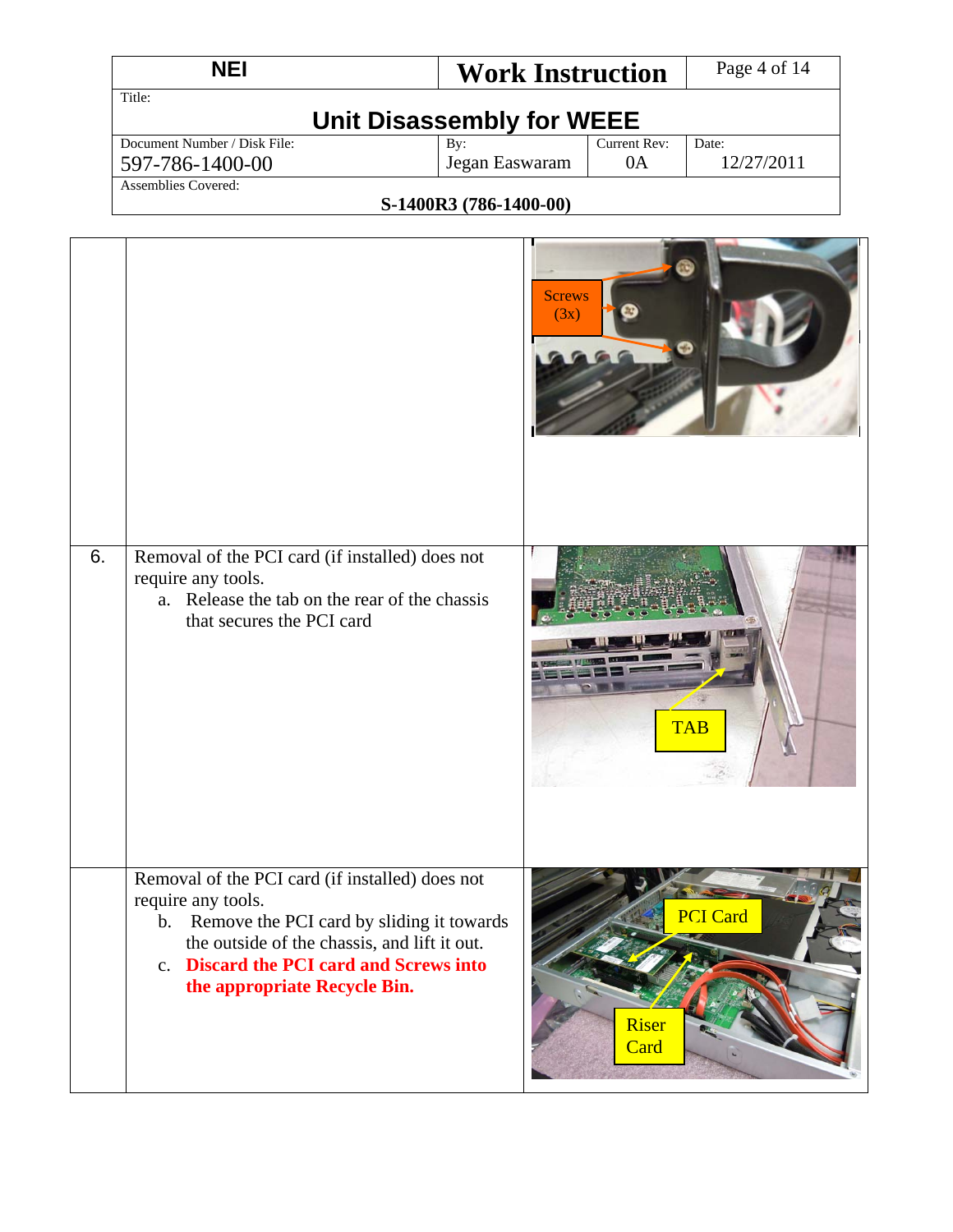|    | <b>NEI</b>                                                                                                                                                                                                                                                                                                                                                                                                                       | <b>Work Instruction</b>          |                    | Page 5 of 14        |
|----|----------------------------------------------------------------------------------------------------------------------------------------------------------------------------------------------------------------------------------------------------------------------------------------------------------------------------------------------------------------------------------------------------------------------------------|----------------------------------|--------------------|---------------------|
|    | Title:                                                                                                                                                                                                                                                                                                                                                                                                                           | <b>Unit Disassembly for WEEE</b> |                    |                     |
|    | Document Number / Disk File:<br>597-786-1400-00                                                                                                                                                                                                                                                                                                                                                                                  | By:<br>Jegan Easwaram            | Current Rev:<br>0A | Date:<br>12/27/2011 |
|    | <b>Assemblies Covered:</b>                                                                                                                                                                                                                                                                                                                                                                                                       | S-1400R3 (786-1400-00)           |                    |                     |
| 7. | Removal of the PCI riser card (if installed)<br>requires a #2 Phillips screw driver.<br>a. Remove the PCI riser card from the<br>motherboard by removing the two screws<br>securing the bracket to the chassis and lift<br>up.<br>b. Remove the PCI riser card from the bracket<br>by removing the two screws and lifting off.<br>Discard the PCI riser card, Metal Rail, and<br><b>Screws into the appropriate Recycle Bin.</b> |                                  | <b>Screws</b>      |                     |
| 8. | Removal of the Motherboard cable connections<br>does not require any tools.<br>Disconnect SGPIO cable from the mother<br>a.<br>board.<br>b. Disconnect the front panel cable.<br>Disconnect the two fan connectors.<br>$\mathbf{c}$ .<br>Disconnect the drive cables.<br>d.<br>Disconnect the USB cable connector.<br>e.<br>Disconnect the power cables from the<br>f.<br>mother board.                                          |                                  | <b>Screws</b>      |                     |
| 9. | Removal of the two blowers does not require any<br>tools.<br>Remove the two Blowers from the chassis<br>a.<br>by lifting upwards.<br>b. Discard the Blowers into the appropriate<br><b>Recycle Bin.</b>                                                                                                                                                                                                                          |                                  | <b>ILL MALL</b>    |                     |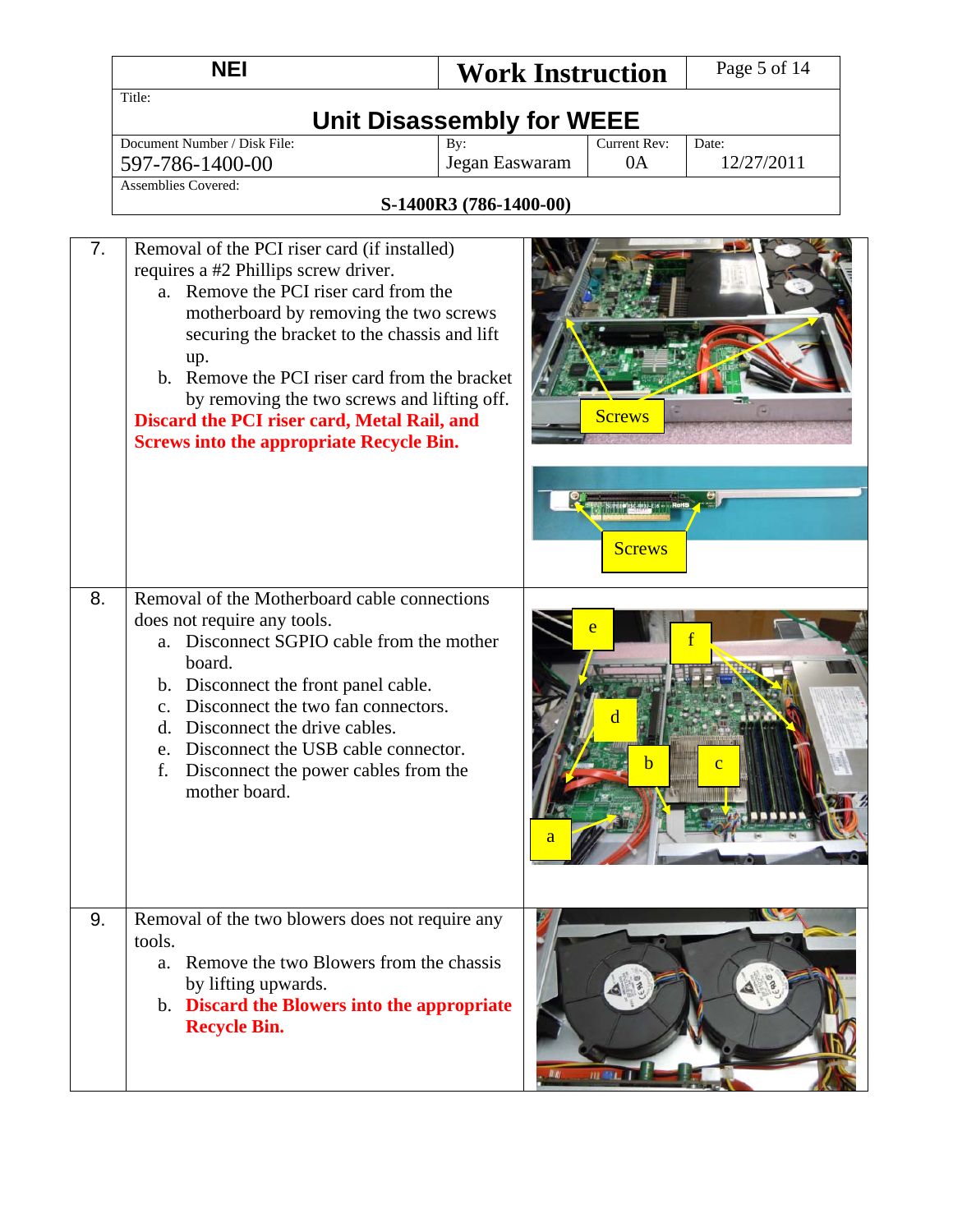|     | <b>NEI</b>                                                                                                                                                                                                                                                                                                                                                                                                                                                                           | <b>Work Instruction</b> |                    | Page 6 of 14        |  |  |
|-----|--------------------------------------------------------------------------------------------------------------------------------------------------------------------------------------------------------------------------------------------------------------------------------------------------------------------------------------------------------------------------------------------------------------------------------------------------------------------------------------|-------------------------|--------------------|---------------------|--|--|
|     | Title:                                                                                                                                                                                                                                                                                                                                                                                                                                                                               |                         |                    |                     |  |  |
|     | <b>Unit Disassembly for WEEE</b>                                                                                                                                                                                                                                                                                                                                                                                                                                                     |                         |                    |                     |  |  |
|     | Document Number / Disk File:<br>597-786-1400-00                                                                                                                                                                                                                                                                                                                                                                                                                                      | By:<br>Jegan Easwaram   | Current Rev:<br>0A | Date:<br>12/27/2011 |  |  |
|     | <b>Assemblies Covered:</b>                                                                                                                                                                                                                                                                                                                                                                                                                                                           |                         |                    |                     |  |  |
|     |                                                                                                                                                                                                                                                                                                                                                                                                                                                                                      | S-1400R3 (786-1400-00)  |                    |                     |  |  |
|     | With one blower removed                                                                                                                                                                                                                                                                                                                                                                                                                                                              |                         | 0.0000000          |                     |  |  |
| 10. | Removal of the HDD backplane requires a #2<br>Phillips screw driver. Removal of the backplane<br>cable connections does not require any tools.<br>a. Unplug all drive cables and connected<br>to the drives.<br>b. Disconnect the power cables from the<br>power supply.<br>c. Unplug DVD cables<br>d. Unplug SGPIO cable.<br>e. Remove 4 screws securing backplane<br>and lift out backplane.<br><b>Discard the Cables and backplane</b><br>f.<br>into the appropriate Recycle Bin. |                         |                    |                     |  |  |
|     | $\mathbf b$<br>اٹ<br>$\overline{c}$                                                                                                                                                                                                                                                                                                                                                                                                                                                  | • 11111141              | <b>Screws</b><br>a | d                   |  |  |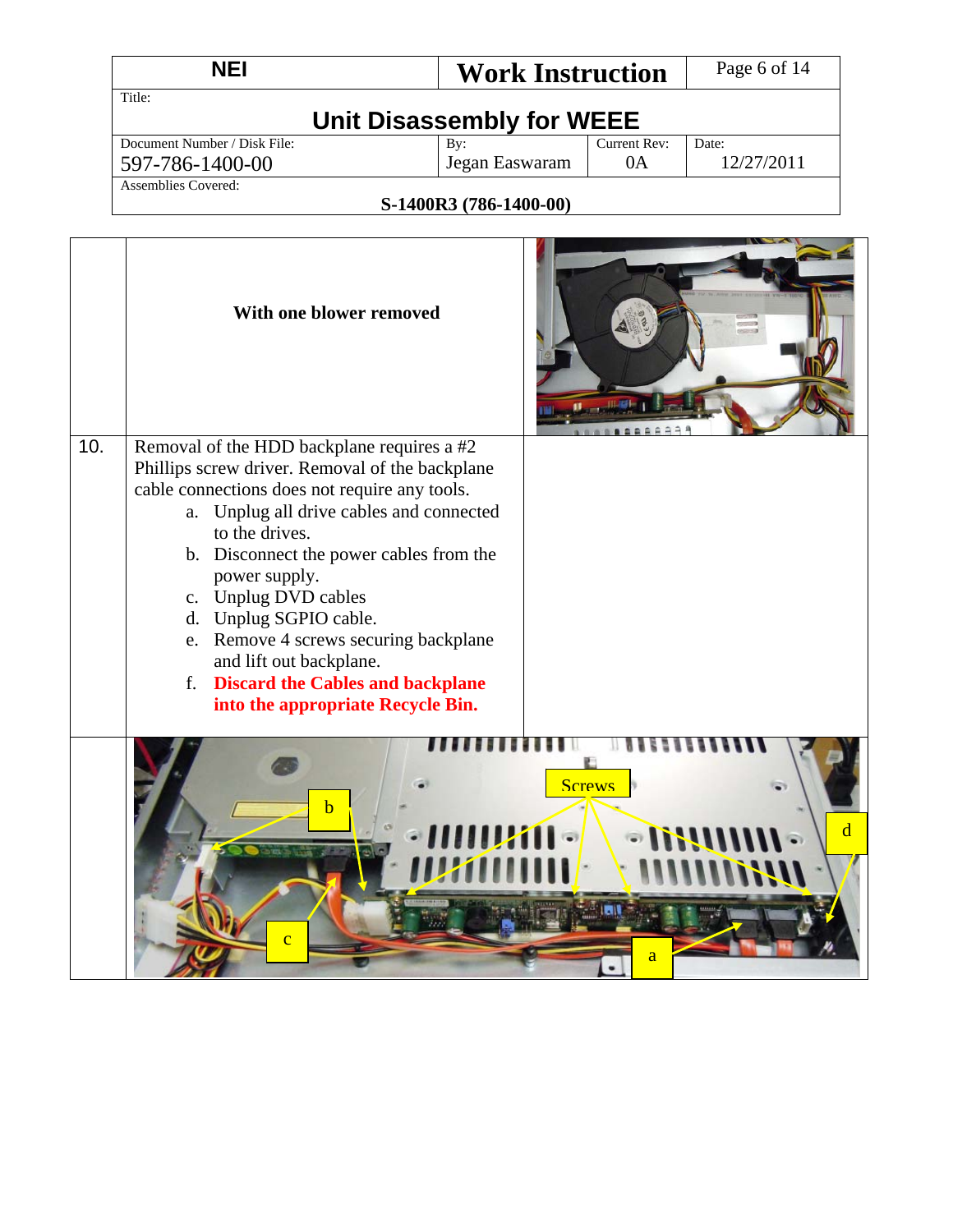|            | <b>NEI</b>                                                                                                                                                                                                                                                                                                                                                                                                                                                                                                                                                                                                                                                                                                 | <b>Work Instruction</b>                                               |               | Page 7 of 14                        |
|------------|------------------------------------------------------------------------------------------------------------------------------------------------------------------------------------------------------------------------------------------------------------------------------------------------------------------------------------------------------------------------------------------------------------------------------------------------------------------------------------------------------------------------------------------------------------------------------------------------------------------------------------------------------------------------------------------------------------|-----------------------------------------------------------------------|---------------|-------------------------------------|
|            | Title:                                                                                                                                                                                                                                                                                                                                                                                                                                                                                                                                                                                                                                                                                                     | <b>Unit Disassembly for WEEE</b>                                      |               |                                     |
|            | Document Number / Disk File:<br>597-786-1400-00<br><b>Assemblies Covered:</b>                                                                                                                                                                                                                                                                                                                                                                                                                                                                                                                                                                                                                              | Current Rev:<br>By:<br>Jegan Easwaram<br>0A<br>S-1400R3 (786-1400-00) |               | Date:<br>12/27/2011                 |
| 11.<br>12. | Removal of the Heat Sink and CPU requires a<br>#2 Phillips screw driver.<br>a. Unscrew each of the 4 screws on the<br>corners of the heat sink.<br>b. Pull the Heat Sink upwards to remove<br>it, exposing the CPU.<br>c. Lift the CPU latch out and up to<br>unfasten the CPU.<br>d. Carefully pick up the CPU on both<br>sides and lift it off the board.<br>e. Discard the Heat Sink into the<br>appropriate Recycle Bin.<br>Removal of the Heat Sink and CPU requires a<br>#2 Phillips screw driver.<br>a. Lift the CPU latch out and up to<br>unfasten the CPU.<br>b. Carefully pick up the CPU on both<br>sides and lift it off the board.<br>c. Discard the CPU into the<br>appropriate Recycle Bin | Screw <sub>x4</sub>                                                   |               | Latch                               |
| 13.        | Removal of the DVD-ROM drive from the<br>chassis (if installed) requires a $#2$ and a $#1$<br>Phillips screw driver.<br>a. Remove the 2 screws shown in the<br>diagram with a #2 Phillips screw<br>driver and pull the bracket upwards to<br>remove it.<br>b. Remove the 2 screws holding the<br>DVD ROM Drive printed circuit<br>board (pcb) in place with a #1 Phillips<br>screw driver. Remove the pcb.<br>c. Discard the PCB and Screws into<br>the appropriate Recycle Bin.                                                                                                                                                                                                                           |                                                                       | <b>Screws</b> | O MAO <b>Beste</b><br><b>Screws</b> |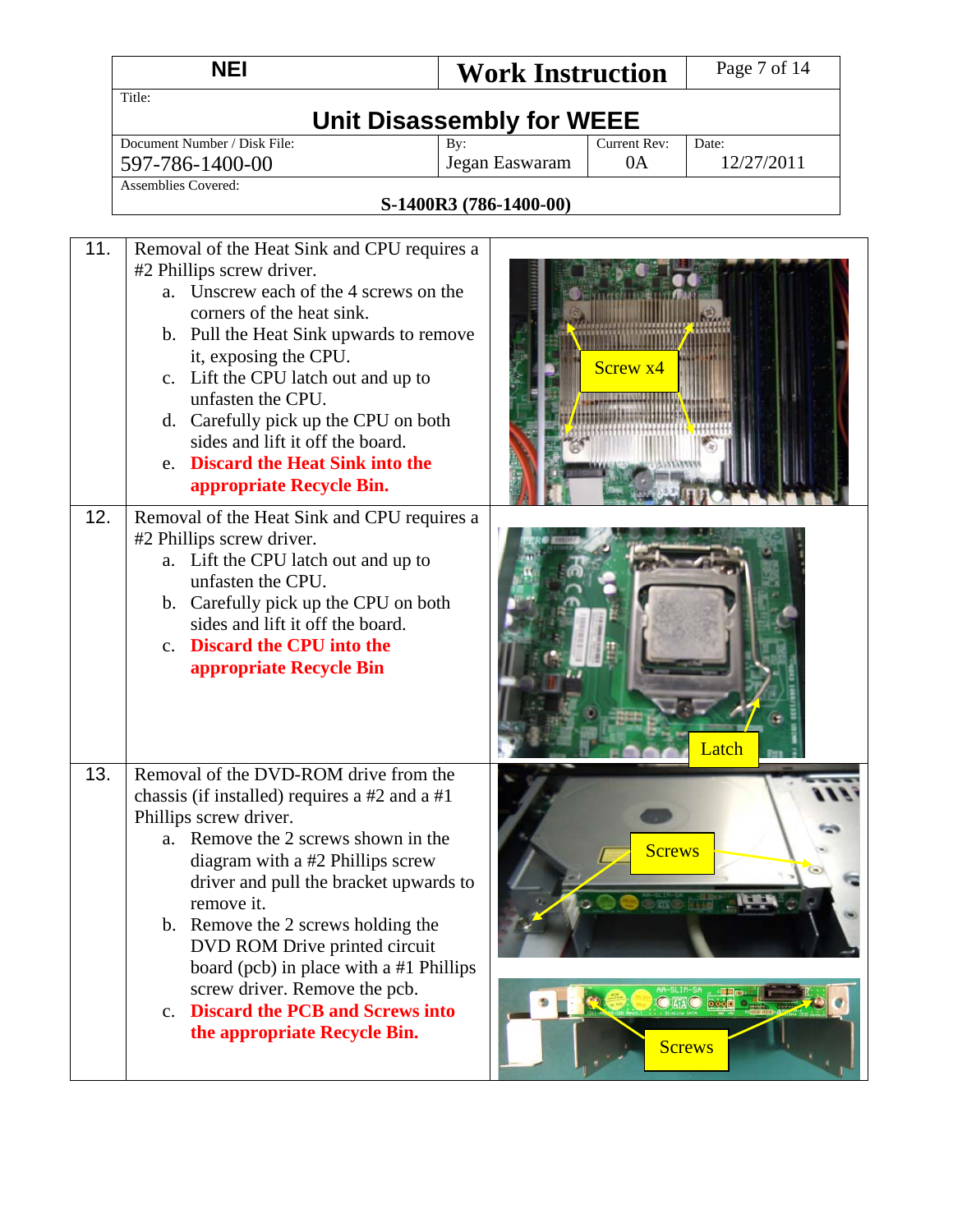|     | <b>NEI</b><br><b>Work Instruction</b>                                                                                                                                                                                                                            |                        | Page 8 of 14  |                                    |            |  |  |
|-----|------------------------------------------------------------------------------------------------------------------------------------------------------------------------------------------------------------------------------------------------------------------|------------------------|---------------|------------------------------------|------------|--|--|
|     | Title:                                                                                                                                                                                                                                                           |                        |               |                                    |            |  |  |
|     | <b>Unit Disassembly for WEEE</b>                                                                                                                                                                                                                                 |                        |               |                                    |            |  |  |
|     | Document Number / Disk File:                                                                                                                                                                                                                                     | By:                    |               | Current Rev:                       | Date:      |  |  |
|     | 597-786-1400-00                                                                                                                                                                                                                                                  | Jegan Easwaram         |               | 0A                                 | 12/27/2011 |  |  |
|     | <b>Assemblies Covered:</b>                                                                                                                                                                                                                                       |                        |               |                                    |            |  |  |
|     |                                                                                                                                                                                                                                                                  | S-1400R3 (786-1400-00) |               |                                    |            |  |  |
| 14. | Removal of the DVD-ROM (if installed)<br>from the bracket requires a #1 Phillips screw<br>driver.<br>a. Remove the 4 screws holding the                                                                                                                          |                        |               | <b>Left Side</b>                   |            |  |  |
|     | DVD ROM drive to the brackets with<br>a #1 Phillips screwdriver, and pull out.<br>b. Discard the DVD ROM, brackets<br>and Screws, into the appropriate<br><b>Recycle Bin.</b>                                                                                    |                        |               | <b>Screws</b><br><b>Right Side</b> |            |  |  |
|     |                                                                                                                                                                                                                                                                  |                        |               |                                    |            |  |  |
| 15. | Removal of the Memory DIMMs from the<br>motherboard does not require any tools.<br>Remove each of the Memory DIMMs<br>a.<br>by pushing down and out on the two<br>latches, one on each end of the DIMM<br>connector. Lift memory DIMM<br>straight out to remove. |                        |               | Memory<br><b>DIMMs</b>             |            |  |  |
|     | b. Discard the Memory DIMMs into<br>the appropriate Recycle Bin.<br><b>*** CAUTION ***</b><br>Care should be observed when disposing of<br>the battery to avoid shorting it!                                                                                     |                        | <b>THE OF</b> | <u>HILLIN TILLINGIN</u>            |            |  |  |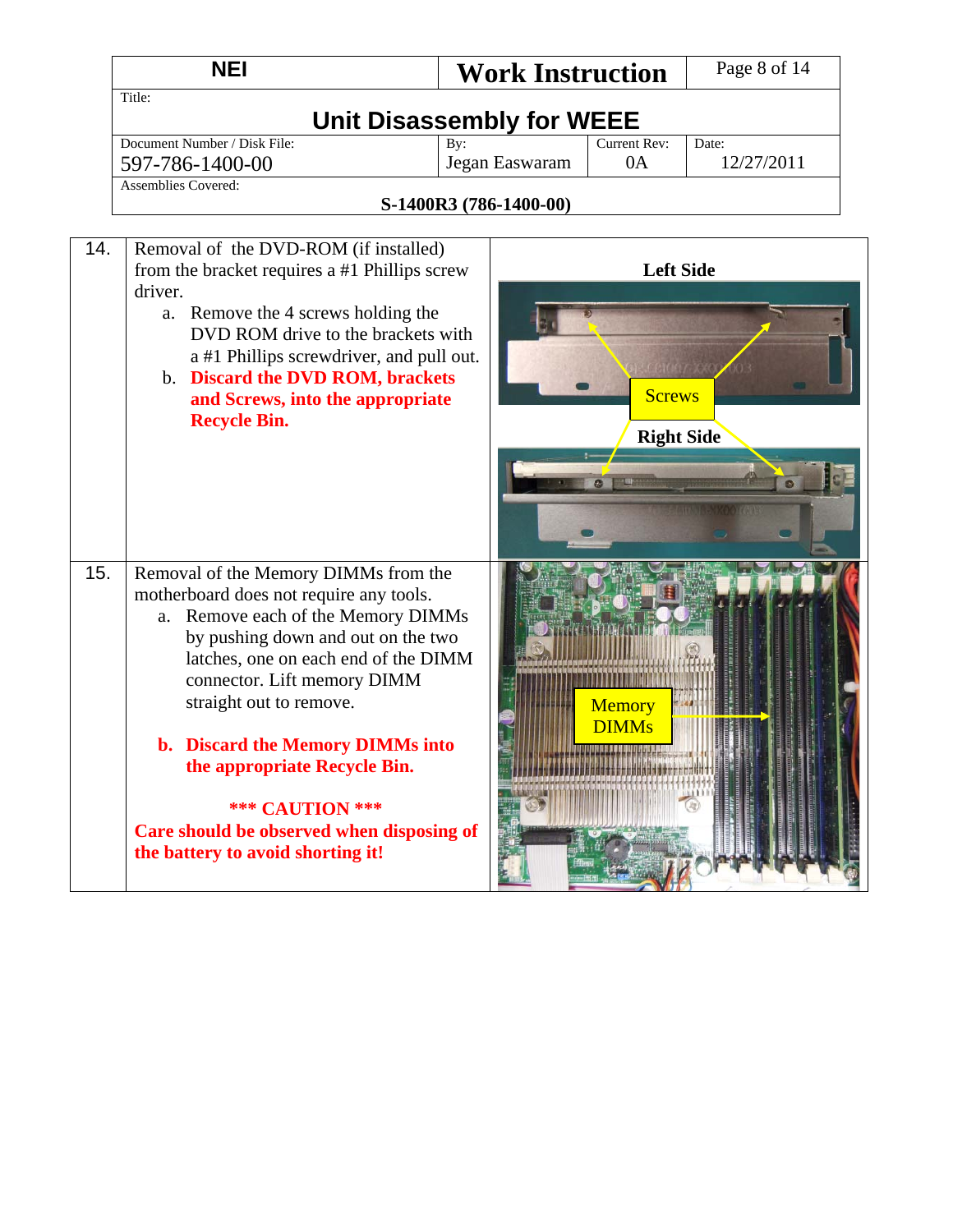|     | <b>NEI</b>                                                                                                                                                                                                                                                                                                                                                                                                                | <b>Work Instruction</b>                                   |                           | Page 9 of 14        |  |
|-----|---------------------------------------------------------------------------------------------------------------------------------------------------------------------------------------------------------------------------------------------------------------------------------------------------------------------------------------------------------------------------------------------------------------------------|-----------------------------------------------------------|---------------------------|---------------------|--|
|     | Title:                                                                                                                                                                                                                                                                                                                                                                                                                    |                                                           |                           |                     |  |
|     | Document Number / Disk File:<br>597-786-1400-00                                                                                                                                                                                                                                                                                                                                                                           | <b>Unit Disassembly for WEEE</b><br>By:<br>Jegan Easwaram | <b>Current Rev:</b><br>0A | Date:<br>12/27/2011 |  |
|     | <b>Assemblies Covered:</b>                                                                                                                                                                                                                                                                                                                                                                                                | S-1400R3 (786-1400-00)                                    |                           |                     |  |
| 16. | Removal of Lithium Battery from the<br>motherboard does not require any tools.<br>a. Remove the coin style Lithium<br>Battery.<br>b. Discard the Lithium Battery<br>into the appropriate Recycle<br>Bin.<br><b>*** CAUTION ***</b><br>Care should be observed when disposing of<br>the battery to avoid shorting it!                                                                                                      |                                                           | Lithium<br><b>Battery</b> |                     |  |
| 17. | Removal of the power supply requires a #2<br>Phillips screw driver.<br>a. Remove one screw holding the power<br>supply to the bottom of the chassis.<br>b. Remove the two screws holding the<br>power supply to the back of the chassis<br>c. Remove the power supply from the<br>chassis by lifting up and out.<br><b>Discard the Power Supply and</b><br>d.<br><b>Screws into the appropriate Recycle</b><br><b>Bin</b> |                                                           | <b>Screws</b>             | Ш<br>Ш              |  |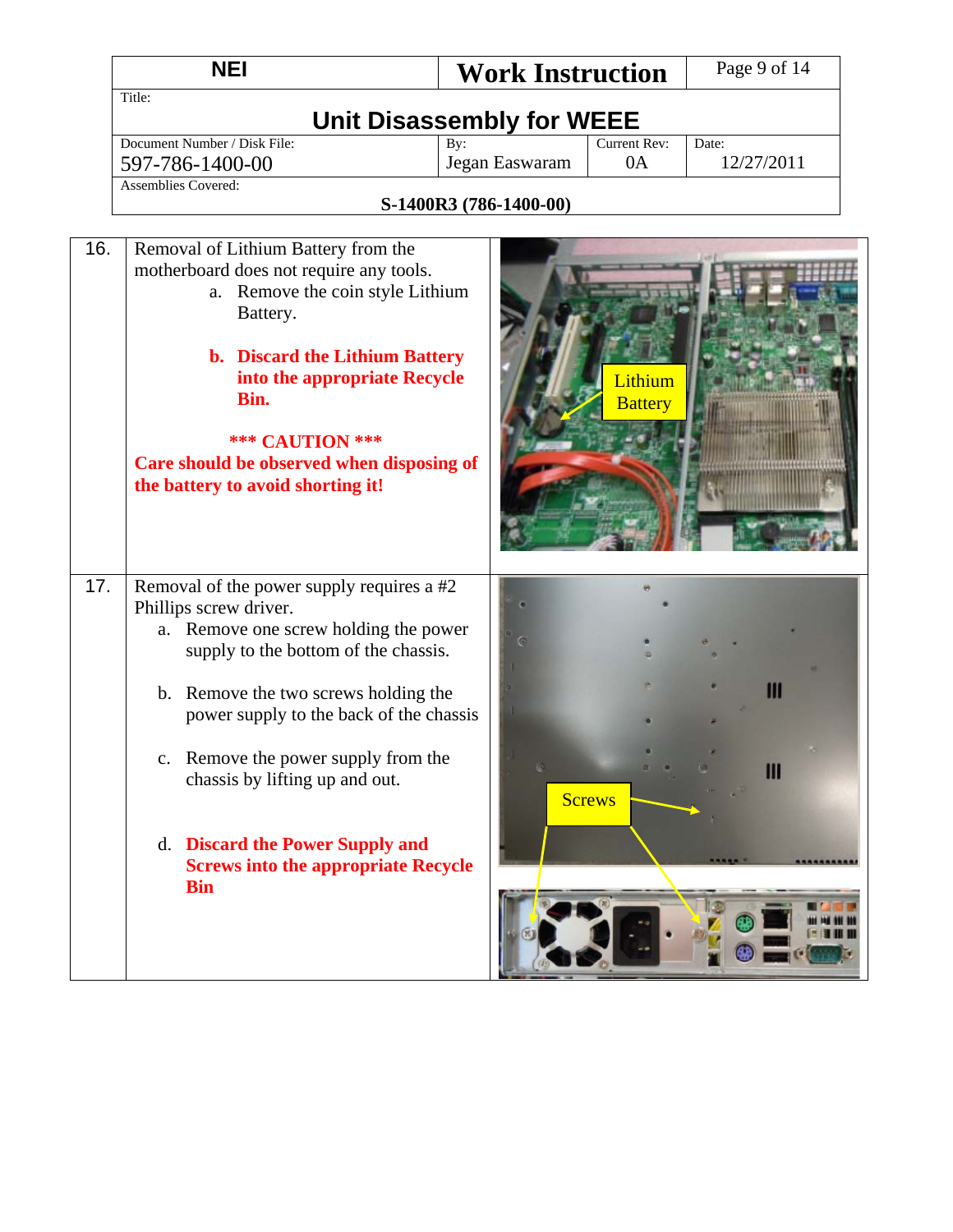|     | <b>NEI</b><br><b>Work Instruction</b>                                                                                                                                                                                                                                                                                                                                                                                                                                                                     |                         | Page 10 of 14                    |                     |  |
|-----|-----------------------------------------------------------------------------------------------------------------------------------------------------------------------------------------------------------------------------------------------------------------------------------------------------------------------------------------------------------------------------------------------------------------------------------------------------------------------------------------------------------|-------------------------|----------------------------------|---------------------|--|
|     | Title:<br><b>Unit Disassembly for WEEE</b>                                                                                                                                                                                                                                                                                                                                                                                                                                                                |                         |                                  |                     |  |
|     | Document Number / Disk File:<br>597-786-1400-00                                                                                                                                                                                                                                                                                                                                                                                                                                                           | By:<br>Jegan Easwaram   | Current Rev:<br>0A               | Date:<br>12/27/2011 |  |
|     | <b>Assemblies Covered:</b><br>S-1400R3 (786-1400-00)                                                                                                                                                                                                                                                                                                                                                                                                                                                      |                         |                                  |                     |  |
| 18. | Removal of the motherboard requires a #2<br>Phillips screw driver.<br>Ensure that all cables and connectors to<br>a.<br>the motherboard have been removed.<br>Remove the 7 screws from the<br>b.<br>motherboard.<br>Remove the motherboard by sliding it<br>$C_{\bullet}$<br>towards the front of the unit to<br>disengage it from the rear panel, and<br>then lift the motherboard up and out.<br><b>Discard the Motherboard and</b><br>$d_{\cdot}$<br>screws into the appropriate Recycle<br><b>Bin</b> |                         |                                  |                     |  |
| 19. | Removal of the LED Panel requires a #1<br>Phillips screw driver.<br>a. Remove the screws holding the<br>Front Panel to the front of the unit.<br>b. Pull the Front Panel out of the unit.<br>c. Discard the Front Panel and<br><b>Screws into the appropriate</b><br><b>Recycle Bin.</b>                                                                                                                                                                                                                  | <b>Handle</b><br>screws | <b>IFD</b> Pane<br><b>SCTAWS</b> |                     |  |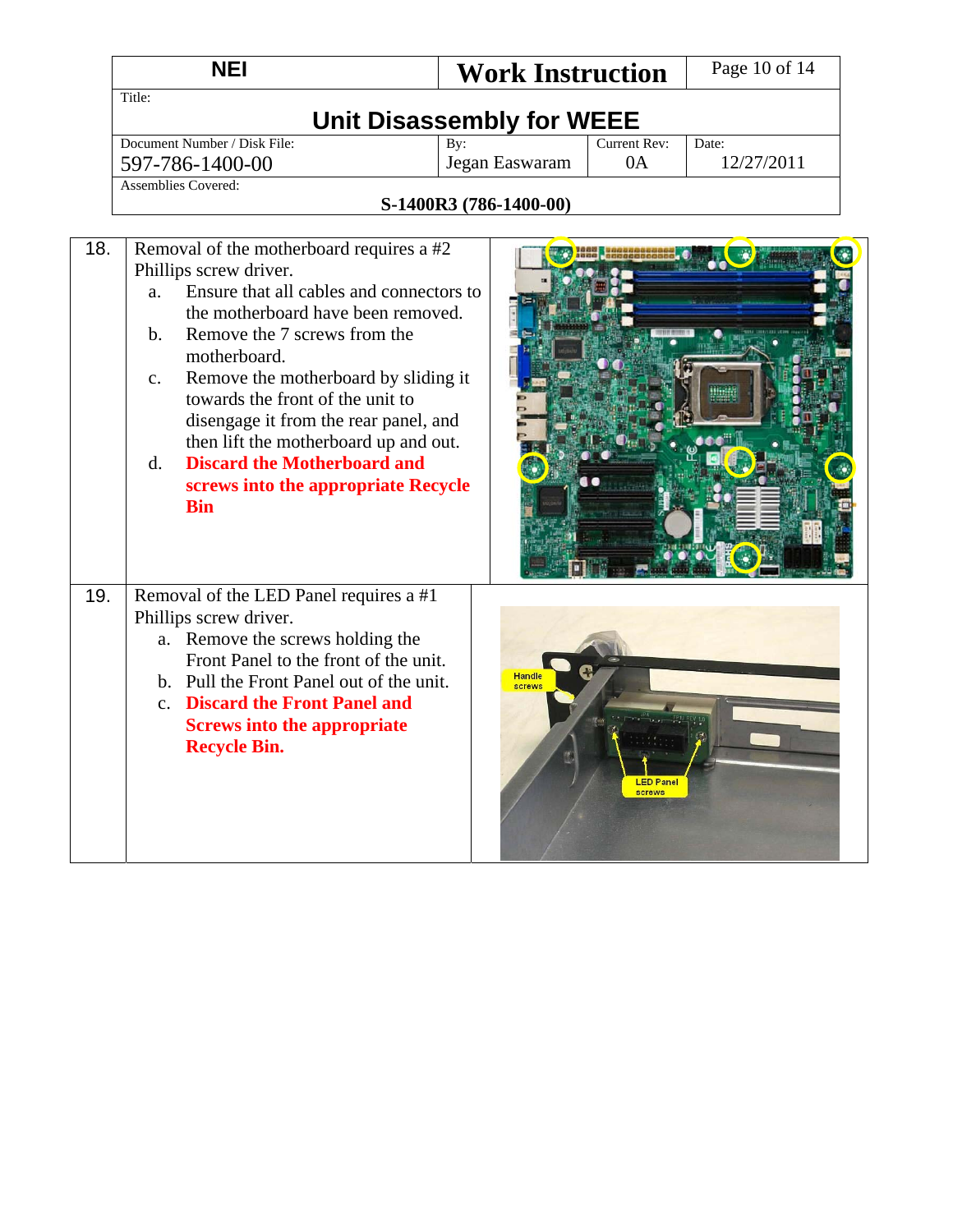| NEI                                   | <b>Work Instruction</b> |              | Page 11 of 14 |  |
|---------------------------------------|-------------------------|--------------|---------------|--|
| Title:                                |                         |              |               |  |
| Unit Disassembly for WEEE             |                         |              |               |  |
| Document Number / Disk File:          | $\mathbf{B}v$ :         | Current Rev: | Date:         |  |
| 597-786-1400-00                       | Jegan Easwaram          | 0A           | 12/27/2011    |  |
| Assemblies Covered:                   |                         |              |               |  |
| $C_{1}$ 1.400 $D_{2}$ (FQC 1.400, 00) |                         |              |               |  |

## Fully Disassembled Unit

### **DISCARD THE FULLY DISASSEMBLED UNIT IN THE APPROPRIATE RECYCLE BIN.**

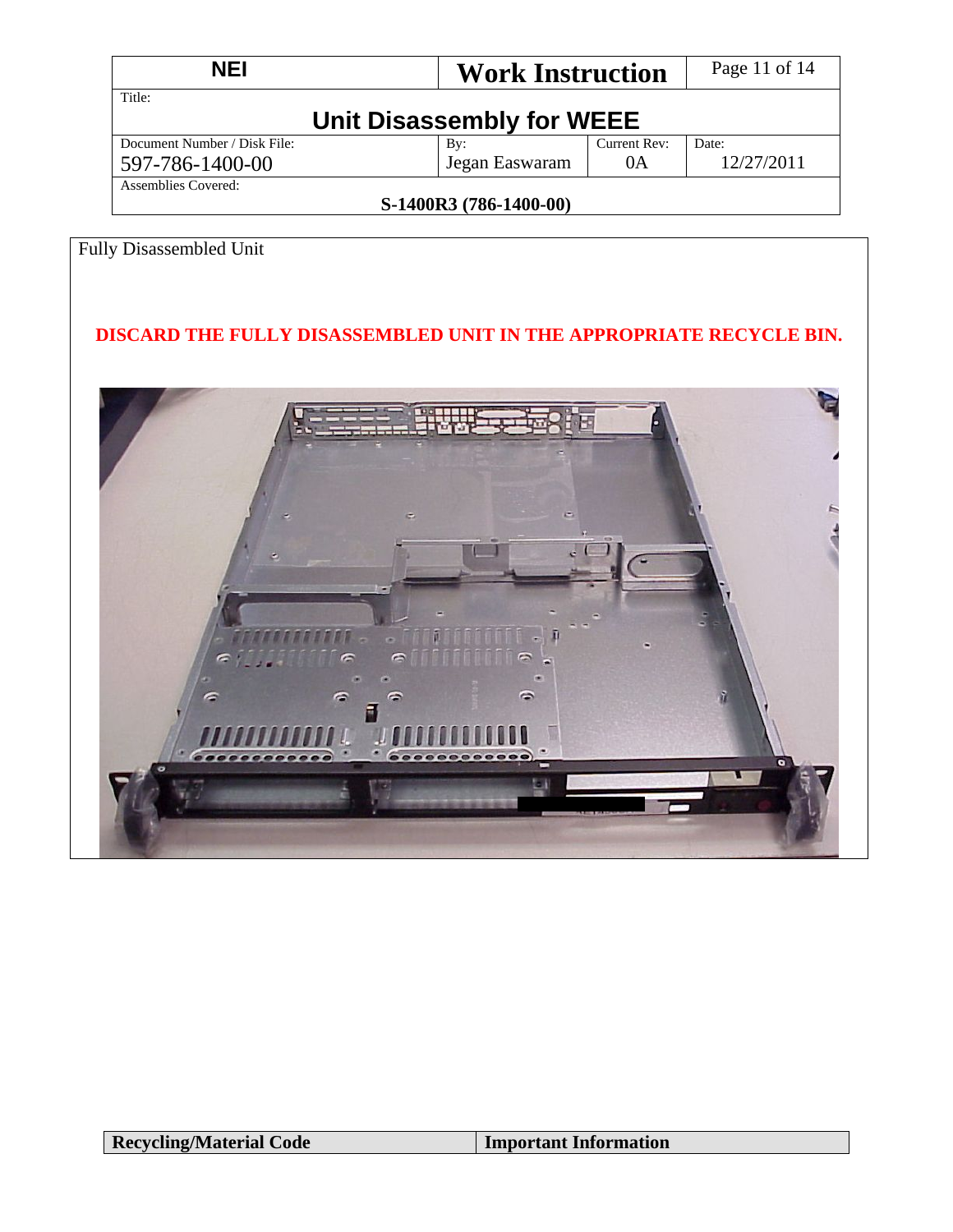| <b>NEI</b>                          |                | <b>Work Instruction</b> |            |  |  |
|-------------------------------------|----------------|-------------------------|------------|--|--|
| Title:<br>Unit Disassembly for WEEE |                |                         |            |  |  |
| Document Number / Disk File:        | Bv:            | Current Rev:            | Date:      |  |  |
| 597-786-1400-00                     | Jegan Easwaram | 0A                      | 12/27/2011 |  |  |
| Assemblies Covered:                 |                |                         |            |  |  |
| S-1400R3 (786-1400-00)              |                |                         |            |  |  |

| Material /Components, which must be removed and treated separately    |                                                 |  |  |
|-----------------------------------------------------------------------|-------------------------------------------------|--|--|
| Lithium Battery                                                       | Battery free of hazardous substances, installed |  |  |
|                                                                       | in socket on the motherboard                    |  |  |
| Printed circuit boards                                                | Motherboard, DIMMs, PCI card, PCI riser,        |  |  |
|                                                                       | Power Supply, Front Panel                       |  |  |
| <b>Drives</b>                                                         | Hard Drives and DVD ROM                         |  |  |
| Material /Components, which can disturb certain recycling processes   |                                                 |  |  |
| Heat Sink, Mounting Ears<br>Aluminum                                  |                                                 |  |  |
| Material /Components, through which benefits can normally be achieved |                                                 |  |  |
| <b>Cold Rolled Steel</b>                                              | Access cover, chassis bottom, chassis rear      |  |  |
|                                                                       | panel, Bezel                                    |  |  |
| $*$ ABS                                                               | Pushbuttons, Air Shroud                         |  |  |
| Cables                                                                | Distributed in device, & power cord             |  |  |
| Other                                                                 | <b>Blowers</b>                                  |  |  |
| <b>Special notes</b>                                                  |                                                 |  |  |
| * Flame retardant of plastics <b>do not</b> contain PBB and PBDE.     |                                                 |  |  |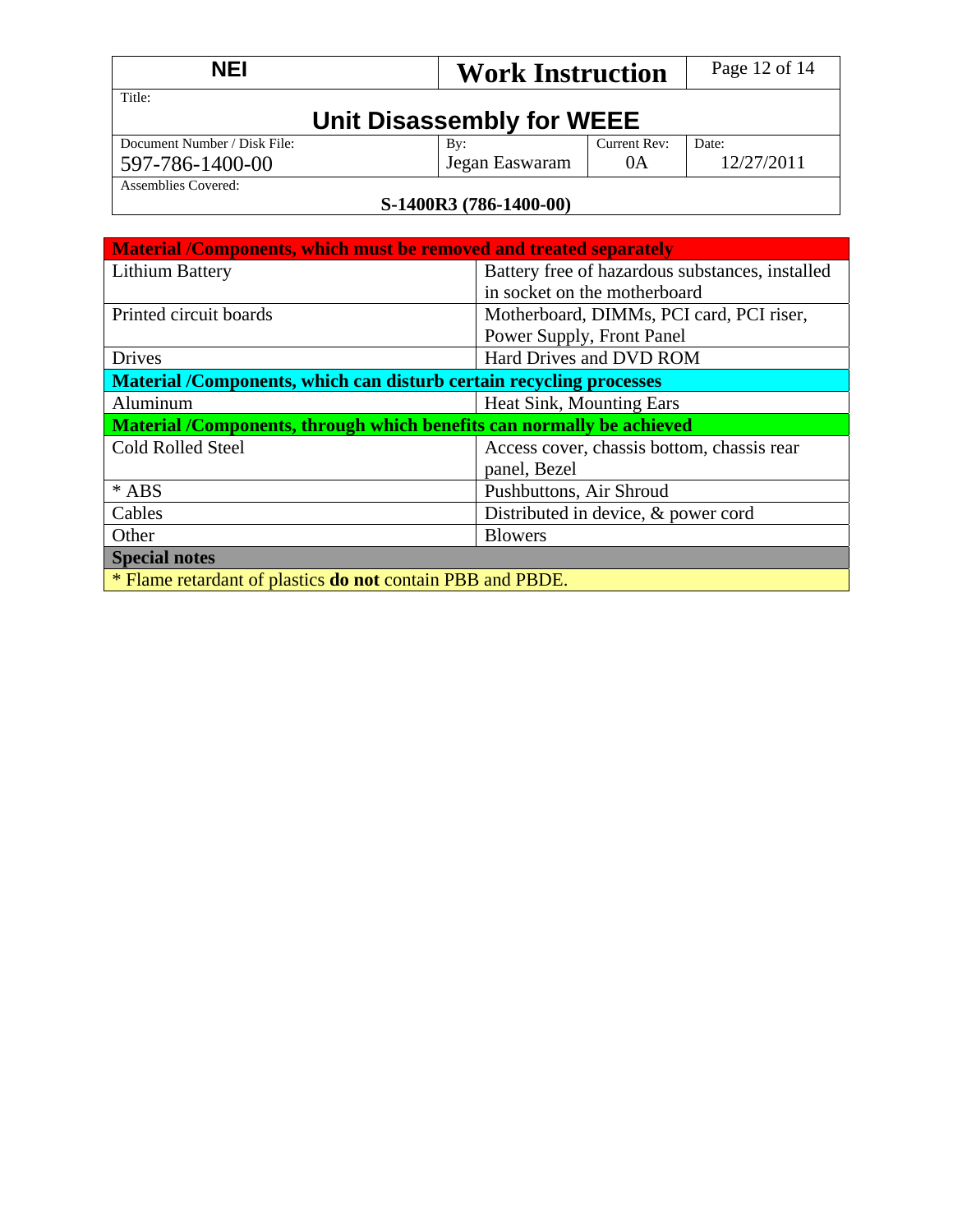| NEI                                 | <b>Work Instruction</b>                     |              | Page 13 of 14 |  |
|-------------------------------------|---------------------------------------------|--------------|---------------|--|
| Title:<br>Unit Disassembly for WEEE |                                             |              |               |  |
| Document Number / Disk File:        | $\mathbf{B}v$ :                             | Current Rev: | Date:         |  |
| 597-786-1400-00                     | Jegan Easwaram                              | 0A           | 12/27/2011    |  |
| Assemblies Covered:                 | $C = 1 A \cap D \cap C = 1 A \cap D \cap D$ |              |               |  |

# **Annex A**

| l Producer:                 | <company addressing="" name,="" on="" other="" producer="" the=""></company>                                                                                                                               |
|-----------------------------|------------------------------------------------------------------------------------------------------------------------------------------------------------------------------------------------------------|
| Scope of information sheet: | < product category as in Annex IA of WEEE Directive, or<br>type of equipment as in Annex 1B of WEEE Directive, or<br>producer's Product Family, or<br>single products identified by brand and model name > |

| <b>Component or Material</b>                                                                                                                                                                                               | <b>Remarks / Location</b>                       |
|----------------------------------------------------------------------------------------------------------------------------------------------------------------------------------------------------------------------------|-------------------------------------------------|
| Battery (internal *) containing Mercury (Hg)/ NiCad/Lithium/                                                                                                                                                               | Lithium battery $\big\downarrow$                |
| Other                                                                                                                                                                                                                      | located on the motherboard                      |
| Backlighting lamps of LCD/TFT or similar screens containing<br>Mercury (Hg)                                                                                                                                                | <b>NONE</b>                                     |
| Mercury (Hg) in other applications**                                                                                                                                                                                       | <b>NONE</b>                                     |
| Cadmium <sup>**</sup>                                                                                                                                                                                                      | <b>NONE</b>                                     |
| Gas discharge lamps                                                                                                                                                                                                        | <b>NONE</b>                                     |
| Plastic containing brominated flame retardants other than in<br>Printed Circuit Assemblies ***                                                                                                                             | <b>NONE</b>                                     |
| Liquid Crystal Displays with a surface greater than 100 cm2                                                                                                                                                                | <b>NONE</b>                                     |
| Capacitors with PCB's                                                                                                                                                                                                      | <b>NONE</b>                                     |
| Capacitors with substances of concern**** + height > 25 mm,<br>diameter > 25 mm or proportionately similar volume                                                                                                          | <b>NONE</b>                                     |
| Asbestos                                                                                                                                                                                                                   | <b>NONE</b>                                     |
| Refractory ceramic fibres                                                                                                                                                                                                  | <b>NONE</b>                                     |
| Radio-active substances                                                                                                                                                                                                    | <b>NONE</b>                                     |
| Beryllium Oxide                                                                                                                                                                                                            | <b>NONE</b>                                     |
| Other forms of Beryllium                                                                                                                                                                                                   | <b>BE-CU in some</b><br>ш<br>connector contacts |
| Gasses - which fall under Regulation (EC) 2037/2000 and all<br>hydrocarbons (HC).                                                                                                                                          | <b>NONE</b>                                     |
| Components with pressurised gas which need special attention<br>(Pressure > $1,5$ bar) *****                                                                                                                               | <b>NONE</b>                                     |
| Liquids ***** if volume > 10 cl (or equivalence in weight, e.g.<br>for PCB, oil)                                                                                                                                           | <b>NONE</b>                                     |
| Mechanical components that store mechanical energy (i.e.<br>springs) or equivalent parts which need special attention *****<br>(diameter $> 10$ mm and height $> 25$ mm or proportionally<br>similar volume and expanding) | <b>NONE</b>                                     |
| PBDE (deca- & octa-BDE) and Perfluorocatane sulfantes (PFOS)<br>in Directive 2006/122/EC                                                                                                                                   | <b>NONE</b>                                     |